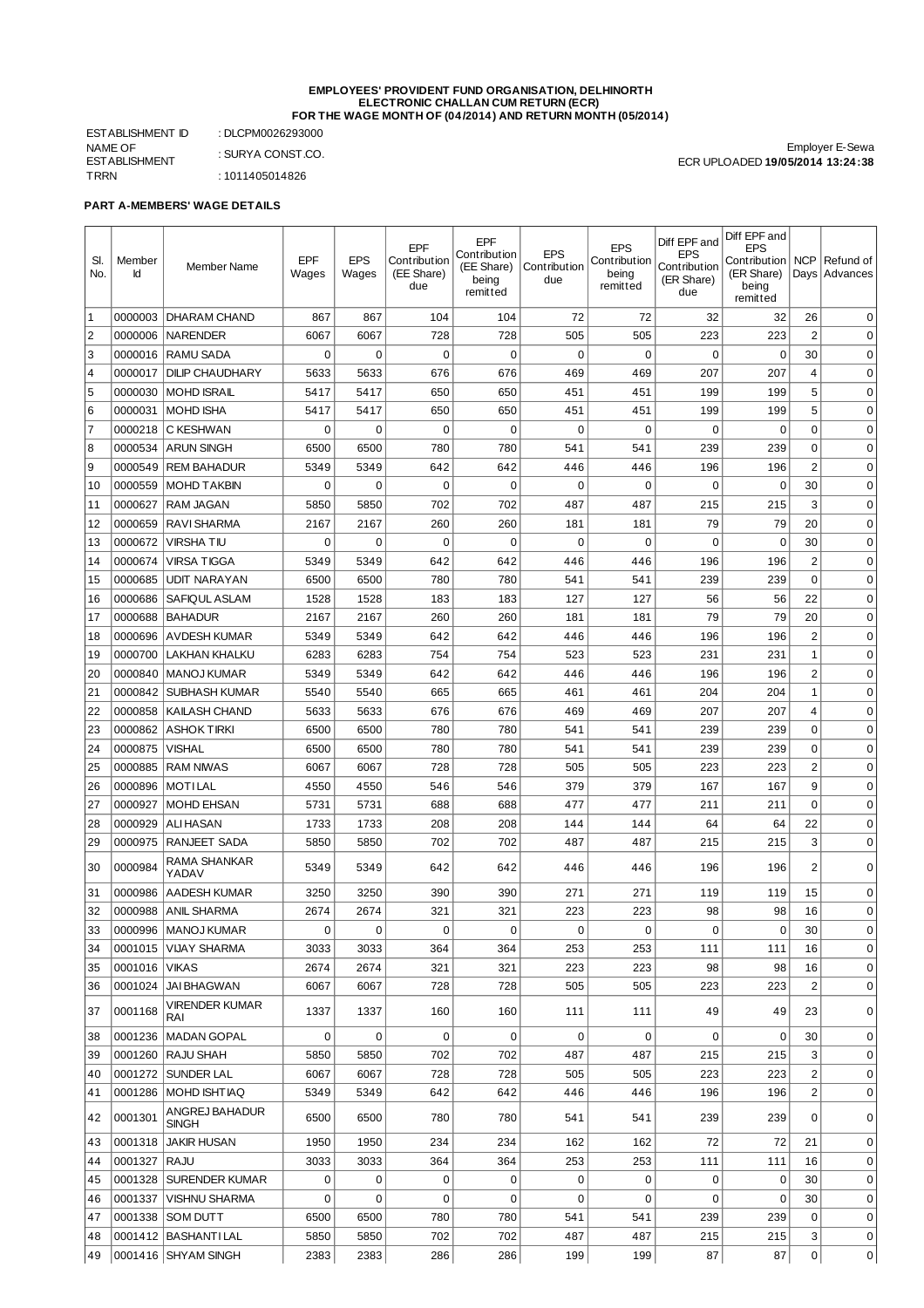| 50 | 0001423 | <b>SARVAN PRASAD</b>                         | 4776        | 4776        | 573         | 573         | 398         | 398         | 175         | 175         | 5              | $\mathbf 0$ |
|----|---------|----------------------------------------------|-------------|-------------|-------------|-------------|-------------|-------------|-------------|-------------|----------------|-------------|
| 51 | 0001443 | <b>LALAN SINGH</b>                           | 0           | $\mathbf 0$ | $\mathbf 0$ | 0           | 0           | $\mathbf 0$ | $\mathbf 0$ | $\mathbf 0$ | 30             | $\mathbf 0$ |
| 52 |         | 0001444   MOHAMAD RINKU                      | 1910        | 1910        | 229         | 229         | 159         | 159         | 70          | 70          | 20             | $\mathbf 0$ |
| 53 | 0001446 | MUKESH KUMAR<br><b>SINGH</b>                 | 4967        | 4967        | 596         | 596         | 414         | 414         | 182         | 182         | $\overline{4}$ | $\mathbf 0$ |
| 54 | 0001467 | RANA KUMAR SINGH                             | $\mathbf 0$ | $\mathbf 0$ | $\mathbf 0$ | $\mathbf 0$ | $\mathbf 0$ | $\mathbf 0$ | $\mathbf 0$ | $\mathbf 0$ | 30             | $\mathbf 0$ |
| 55 | 0001469 | <b>SACHIN BEHRA</b>                          | 6500        | 6500        | 780         | 780         | 541         | 541         | 239         | 239         | $\mathbf 0$    | $\mathbf 0$ |
| 56 | 0001472 | SHISHU PAL SINGH                             | 4012        | 4012        | 481         | 481         | 334         | 334         | 147         | 147         | 9              | $\mathbf 0$ |
| 57 | 0001494 | <b>RAMESHWAR</b>                             | $\Omega$    | $\mathbf 0$ | $\mathbf 0$ | 0           | $\mathbf 0$ | $\mathbf 0$ | $\mathbf 0$ | $\mathbf 0$ | 30             | $\mathbf 0$ |
| 58 | 0001516 | <b>MAHESH RANCHHOD</b><br><b>CHAUDHARI</b>   | 6500        | 6500        | 780         | 780         | 541         | 541         | 239         | 239         | $\mathbf 0$    | $\mathbf 0$ |
| 59 | 0001517 | ARVIND MACHINDRA<br>SONAWANE                 | 6500        | 6500        | 780         | 780         | 541         | 541         | 239         | 239         | $\mathbf 0$    | $\mathbf 0$ |
| 60 | 0001518 | <b>PRAKASH</b><br>SAMADHAN DIGHE             | 6500        | 6500        | 780         | 780         | 541         | 541         | 239         | 239         | 0              | $\mathbf 0$ |
| 61 | 0001519 | PRAVIN VASANT<br>PATIL                       | 6500        | 6500        | 780         | 780         | 541         | 541         | 239         | 239         | $\Omega$       | $\mathbf 0$ |
| 62 | 0001521 | DHANWAN RAMAN<br><b>PAWAR</b>                | 5850        | 5850        | 702         | 702         | 487         | 487         | 215         | 215         | 3              | $\mathbf 0$ |
| 63 | 0001522 | RAJMAL DEVRAM<br><b>SONEVANE</b>             | 6283        | 6283        | 754         | 754         | 523         | 523         | 231         | 231         | 1              | $\mathbf 0$ |
| 64 | 0001523 | PRALHAD R PATIL                              | 6500        | 6500        | 780         | 780         | 541         | 541         | 239         | 239         | 0              | $\mathbf 0$ |
| 65 | 0001524 | YUVARAJ SAPKALE                              | 6283        | 6283        | 754         | 754         | 523         | 523         | 231         | 231         | $1\,$          | $\mathbf 0$ |
| 66 | 0001525 | ISHRWAR ABHIMAN<br><b>SAPKALE</b>            | 6500        | 6500        | 780         | 780         | 541         | 541         | 239         | 239         | 0              | $\mathbf 0$ |
| 67 | 0001526 | SACHIN EKANATH<br>WANI                       | 6500        | 6500        | 780         | 780         | 541         | 541         | 239         | 239         | $\mathbf 0$    | $\mathbf 0$ |
| 68 | 0001527 | CHINTAMAN ASHOK<br><b>CHAUDHARI</b>          | 6500        | 6500        | 780         | 780         | 541         | 541         | 239         | 239         | $\Omega$       | $\mathbf 0$ |
| 69 | 0001528 | UDAY KUMAR<br>VASUDEO PATIL                  | 6283        | 6283        | 754         | 754         | 523         | 523         | 231         | 231         | $1\,$          | $\mathbf 0$ |
| 70 | 0001530 | VASUDEV<br><b>DHARAMRAJ</b><br>DHANGAR       | 6500        | 6500        | 780         | 780         | 541         | 541         | 239         | 239         | 0              | $\mathbf 0$ |
| 71 | 0001531 | <b>SIDDIK ISMAIL TELI</b>                    | 6500        | 6500        | 780         | 780         | 541         | 541         | 239         | 239         | 0              | $\mathbf 0$ |
| 72 | 0001532 | RAVINDRA DAGDU<br><b>DHANGAR</b>             | 6500        | 6500        | 780         | 780         | 541         | 541         | 239         | 239         | $\mathbf 0$    | $\mathbf 0$ |
| 73 | 0001533 | NARENDRA<br><b>CHANDRAKANTPATIL</b>          | 6500        | 6500        | 780         | 780         | 541         | 541         | 239         | 239         | 0              | $\mathbf 0$ |
| 74 | 0001534 | SUNIL DEVCHANDRA<br><b>BARI</b>              | 6500        | 6500        | 780         | 780         | 541         | 541         | 239         | 239         | $\Omega$       | $\mathbf 0$ |
| 75 | 0001535 | <b>VIKRANT ANIL DESLE</b>                    | 3467        | 3467        | 416         | 416         | 289         | 289         | 127         | 127         | 14             | $\mathbf 0$ |
| 76 | 0001536 | MALI SANJAY<br><b>DAULAT</b>                 | 6500        | 6500        | 780         | 780         | 541         | 541         | 239         | 239         | 0              | 0           |
| 77 | 0001537 | <b>CHET AN SUNIL</b><br><b>SONAR</b>         | 6283        | 6283        | 754         | 754         | 523         | 523         | 231         | 231         | 1              | $\pmb{0}$   |
| 78 | 0001539 | AVINASH SONU<br>KHALSE                       | 0           | $\Omega$    | 0           | 0           | $\mathbf 0$ | $\mathbf 0$ | 0           | $\Omega$    | 30             | $\mathbf 0$ |
| 79 | 0001540 | PRAVIN D KHADSE                              | $\mathbf 0$ | $\mathbf 0$ | $\mathbf 0$ | $\mathbf 0$ | $\mathbf 0$ | $\mathbf 0$ | $\mathbf 0$ | $\mathbf 0$ | 30             | $\mathbf 0$ |
| 80 | 0001541 | PANKAJ PANDURANG<br><b>PATIL</b>             | 6500        | 6500        | 780         | 780         | 541         | 541         | 239         | 239         | 0              | 0           |
| 81 | 0001542 | SHEKHAR KISHOR<br><b>UPADHYE</b>             | 5417        | 5417        | 650         | 650         | 451         | 451         | 199         | 199         | 5              | $\mathbf 0$ |
| 82 | 0001543 | SUJENDRA SHALIGRA<br><b>SARODE</b>           | 6500        | 6500        | 780         | 780         | 541         | 541         | 239         | 239         | 0              | 0           |
| 83 | 0001545 | NILESH MURLIDHAR<br><b>MORE</b>              | 6500        | 6500        | 780         | 780         | 541         | 541         | 239         | 239         | $\mathbf 0$    | $\mathbf 0$ |
| 84 | 0001546 | RAMESH DHONDU<br>KOLI                        | 5633        | 5633        | 676         | 676         | 469         | 469         | 207         | 207         | $\overline{4}$ | $\pmb{0}$   |
| 85 | 0001547 | <b>MANIK SHANTARAM</b><br>SONAVANE           | 6500        | 6500        | 780         | 780         | 541         | 541         | 239         | 239         | $\mathbf 0$    | $\mathbf 0$ |
| 86 | 0001548 | MUKESH MOHAN<br>SAVALE                       | 6500        | 6500        | 780         | 780         | 541         | 541         | 239         | 239         | $\mathbf 0$    | $\mathbf 0$ |
| 87 | 0001549 | <b>PRADIP</b><br><b>RAMACHANDRA</b><br>PATIL | 6283        | 6283        | 754         | 754         | 523         | 523         | 231         | 231         | 1              | $\mathbf 0$ |
| 88 | 0001551 | SAMADHAN ARUN<br>PATIL                       | 6500        | 6500        | 780         | 780         | 541         | 541         | 239         | 239         | $\Omega$       | $\mathbf 0$ |
| 89 | 0001555 | <b>GOPAL NAMDEV KOLI</b>                     | $\Omega$    | $\mathbf 0$ | $\mathbf 0$ | 0           | $\mathbf 0$ | $\mathbf 0$ | 0           | $\mathbf 0$ | 30             | $\mathbf 0$ |
| 90 | 0001556 | KHEMCHAND C<br><b>CHAUDHARI</b>              | 6500        | 6500        | 780         | 780         | 541         | 541         | 239         | 239         | $\Omega$       | $\mathbf 0$ |
| 91 | 0001557 | SAPAKALE SANJAY<br>SUPADU                    | $\mathbf 0$ | $\mathbf 0$ | $\mathbf 0$ | 0           | 0           | $\mathbf 0$ | 0           | 0           | 30             | $\mathbf 0$ |
| 92 | 0001558 | DATTATRAY C<br>CHAUDHARI                     | 6500        | 6500        | 780         | 780         | 541         | 541         | 239         | 239         | 0              | 0           |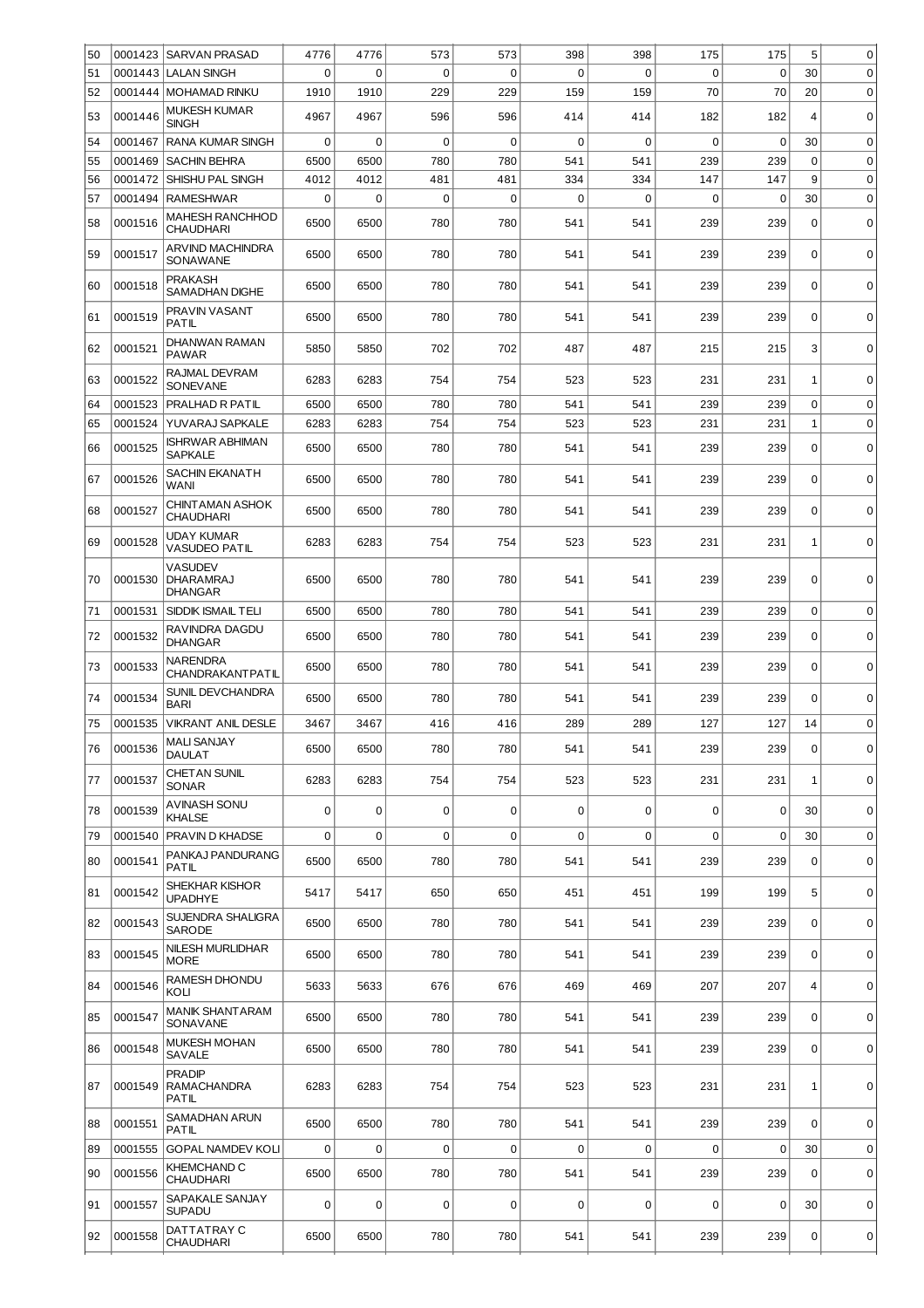| 93  | 0001559     | <b>VILAS PRALHAD</b><br><b>SURWADE</b>        | 6500 | 6500     | 780         | 780         | 541         | 541         | 239 | 239         | 0              | $\mathbf 0$ |
|-----|-------------|-----------------------------------------------|------|----------|-------------|-------------|-------------|-------------|-----|-------------|----------------|-------------|
| 94  | 0001561     | <b>GANESH BHASKAR</b><br>SONAWANE             | 2817 | 2817     | 338         | 338         | 235         | 235         | 103 | 103         | 17             | $\mathbf 0$ |
| 95  | 0001562     | <b>PANKAJ</b><br>VISHWANATH<br><b>JADHAV</b>  | 6500 | 6500     | 780         | 780         | 541         | 541         | 239 | 239         | $\mathbf 0$    | $\mathbf 0$ |
| 96  | 0001563     | ANIL RAGHUNATH<br>PATIL                       | 6283 | 6283     | 754         | 754         | 523         | 523         | 231 | 231         | $\mathbf{1}$   | $\mathbf 0$ |
| 97  | 0001564     | SAMADHAN ARUN<br>PATIL                        | 6500 | 6500     | 780         | 780         | 541         | 541         | 239 | 239         | $\Omega$       | $\mathbf 0$ |
| 98  | 0001565     | DHANASHAM<br><b>LAXMAN SONVANE</b>            | 6500 | 6500     | 780         | 780         | 541         | 541         | 239 | 239         | 0              | $\mathbf 0$ |
| 99  | 0001566     | <b>SANJAY SHANKAR</b><br><b>BARI</b>          | 6500 | 6500     | 780         | 780         | 541         | 541         | 239 | 239         | $\Omega$       | $\mathbf 0$ |
| 100 | 0001567     | <b>GOKUL BHARAT</b><br><b>PATIL</b>           | 0    | $\Omega$ | 0           | $\mathbf 0$ | $\mathbf 0$ | 0           | 0   | $\mathbf 0$ | 30             | $\mathbf 0$ |
| 101 | 0001570     | SVAPANIL<br><b>BHAGAWAT</b><br><b>KURKURE</b> | 6283 | 6283     | 754         | 754         | 523         | 523         | 231 | 231         | 1              | $\mathbf 0$ |
| 102 | 0001572     | <b>GOPAL ASHOK PATIL</b>                      | 6500 | 6500     | 780         | 780         | 541         | 541         | 239 | 239         | $\Omega$       | $\mathbf 0$ |
| 103 | 0001573     | <b>BHUSHAN S</b><br><b>CHAUDHARI</b>          | 6500 | 6500     | 780         | 780         | 541         | 541         | 239 | 239         | $\mathbf 0$    | $\mathbf 0$ |
| 104 | 0001574     | <b>DIPAK BHAGWAT</b><br><b>FALAK</b>          | 6500 | 6500     | 780         | 780         | 541         | 541         | 239 | 239         | $\Omega$       | $\mathbf 0$ |
| 105 | 0001575     | <b>BALCHANDRA</b><br><b>MURLIDHARGURAV</b>    | 6500 | 6500     | 780         | 780         | 541         | 541         | 239 | 239         | 0              | $\mathbf 0$ |
| 106 | 0001576     | <b>MANOJ KUMAR D</b><br>VISHWE                | 6500 | 6500     | 780         | 780         | 541         | 541         | 239 | 239         | $\mathbf 0$    | $\mathbf 0$ |
| 107 | 0001577     | <b>SAILESH</b><br><b>BHALCHANDRA</b><br>GURAV | 6500 | 6500     | 780         | 780         | 541         | 541         | 239 | 239         | $\Omega$       | $\mathbf 0$ |
| 108 | 0001578     | GOVIND K<br><b>SURYAWANSHI</b>                | 6500 | 6500     | 780         | 780         | 541         | 541         | 239 | 239         | $\mathbf 0$    | $\mathbf 0$ |
| 109 | 0001580     | AMBADAS DHANU<br><b>BADAGUJAR</b>             | 6500 | 6500     | 780         | 780         | 541         | 541         | 239 | 239         | 0              | $\mathbf 0$ |
| 110 | 0001583     | ASHOK HARCHAND<br>SONAWANE                    | 6500 | 6500     | 780         | 780         | 541         | 541         | 239 | 239         | $\Omega$       | $\mathbf 0$ |
| 111 | 0001584     | KOLI SANJAY<br><b>PUNDALIK</b>                | 0    | $\Omega$ | $\mathbf 0$ | 0           | 0           | $\mathbf 0$ | 0   | 0           | 30             | $\mathbf 0$ |
| 112 | 0001586     | SK JUBER PINJARI                              | 6500 | 6500     | 780         | 780         | 541         | 541         | 239 | 239         | $\mathbf 0$    | $\mathbf 0$ |
| 113 | 0001588     | YOGESH DEVCHAND<br><b>BARI</b>                | 6500 | 6500     | 780         | 780         | 541         | 541         | 239 | 239         | 0              | $\mathbf 0$ |
| 114 | 0001589     | PHOBI HIMANT                                  | 6500 | 6500     | 780         | 780         | 541         | 541         | 239 | 239         | $\mathbf 0$    | $\mathbf 0$ |
|     | 115 0001590 | DNYANESHWAR C<br><b>SAPKALE</b>               | 4983 | 4983     | 598         | 598         | 415         | 415         | 183 | 183         | 7 <sup>1</sup> | 0           |
|     | 116 0001591 | HIRAMAN RAMA<br><b>CHAUDHARI</b>              | 6500 | 6500     | 780         | 780         | 541         | 541         | 239 | 239         | 0              | $\mathbf 0$ |
|     | 117 0001593 | ARUN SAHEBRAO<br>PATIL                        | 6500 | 6500     | 780         | 780         | 541         | 541         | 239 | 239         | 0              | $\mathbf 0$ |
| 118 | 0001594     | RAJENDRA RAMDAS<br><b>MARATHE</b>             | 6500 | 6500     | 780         | 780         | 541         | 541         | 239 | 239         | 0              | $\mathbf 0$ |
|     | 119 0001595 | MOTILAL DHUDAKU<br><b>PAVAR</b>               | 6067 | 6067     | 728         | 728         | 505         | 505         | 223 | 223         | $\overline{c}$ | $\mathsf 0$ |
| 120 | 0001596     | GAJANAN<br>RANGNATH PATIL                     | 6500 | 6500     | 780         | 780         | 541         | 541         | 239 | 239         | 0              | $\mathbf 0$ |
| 121 | 0001598     | NIT IN DANRAJ<br>SONAWANE                     | 6500 | 6500     | 780         | 780         | 541         | 541         | 239 | 239         | $\mathbf 0$    | $\mathbf 0$ |
| 122 | 0001600     | <b>JIT ENDRA</b><br><b>SURYAVANSHI</b>        | 6067 | 6067     | 728         | 728         | 505         | 505         | 223 | 223         | $\overline{c}$ | $\mathsf 0$ |
|     | 123 0001601 | <b>ADHAR RAMDAS</b><br><b>BAVISKAR</b>        | 6500 | 6500     | 780         | 780         | 541         | 541         | 239 | 239         | 0              | $\mathbf 0$ |
|     | 124 0001602 | <b>GANESH PRAHLAD</b><br><b>PATIL</b>         | 6500 | 6500     | 780         | 780         | 541         | 541         | 239 | 239         | $\mathbf 0$    | $\mathbf 0$ |
| 125 | 0001603     | RATILAL ZENDU<br><b>TAYADE</b>                | 6500 | 6500     | 780         | 780         | 541         | 541         | 239 | 239         | 0              | 0           |
| 126 | 0001604     | KAILAS SITARAM<br>KOLI                        | 6500 | 6500     | 780         | 780         | 541         | 541         | 239 | 239         | $\Omega$       | $\mathbf 0$ |
| 127 | 0001605     | <b>HEMANT S WARKE</b>                         | 6500 | 6500     | 780         | 780         | 541         | 541         | 239 | 239         | 0              | $\mathbf 0$ |
| 128 | 0001607     | JITENDRA B RAJPUT                             | 6500 | 6500     | 780         | 780         | 541         | 541         | 239 | 239         | $\mathbf 0$    | $\mathbf 0$ |
| 129 | 0001608     | SK TEHSEEN IQABAL<br><b>KHATIK</b>            | 5200 | 5200     | 624         | 624         | 433         | 433         | 191 | 191         | 6              | $\mathbf 0$ |
| 130 | 0001609     | <b>DIPAK KAPURCHAND</b><br><b>SHARMA</b>      | 6500 | 6500     | 780         | 780         | 541         | 541         | 239 | 239         | $\Omega$       | $\mathsf 0$ |
| 131 | 0001610     | NASHIRSHAH<br><b>KALUSHAH FAKIR</b>           | 6500 | 6500     | 780         | 780         | 541         | 541         | 239 | 239         | 0              | $\mathbf 0$ |
|     | 132 0001611 | RAJMAL RAMLAL<br><b>SHAHAPURE</b>             | 6500 | 6500     | 780         | 780         | 541         | 541         | 239 | 239         | 0              | 0           |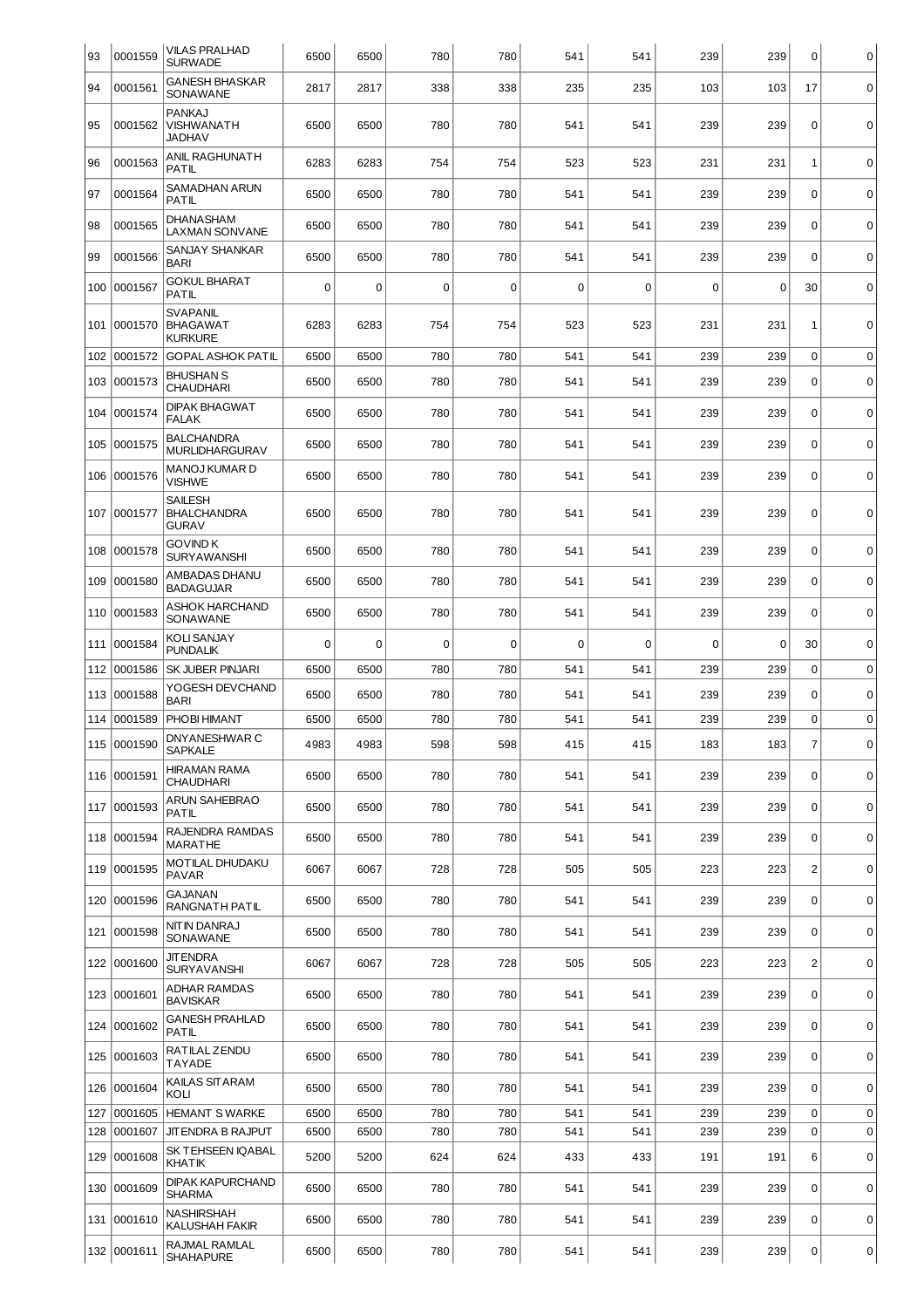| 133 | 0001613     | JITENDRA PRAHLAD<br>SONAR                     | 6500 | 6500 | 780 | 780 | 541 | 541 | 239 | 239 | 0            | $\mathbf 0$ |
|-----|-------------|-----------------------------------------------|------|------|-----|-----|-----|-----|-----|-----|--------------|-------------|
| 134 | 0001614     | CHANDRAKANT<br><b>ASHOK PATIL</b>             | 6500 | 6500 | 780 | 780 | 541 | 541 | 239 | 239 | 0            | 0           |
| 135 | 0001616     | KHALILUDDIN J<br><b>SHAIKH</b>                | 6500 | 6500 | 780 | 780 | 541 | 541 | 239 | 239 | 0            | 0           |
| 136 | 0001617     | TULSHIRAM VISHNU<br><b>TAVDE</b>              | 6500 | 6500 | 780 | 780 | 541 | 541 | 239 | 239 | $\Omega$     | $\mathbf 0$ |
| 137 | 0001618     | <b>DIGAMBAR</b><br>PRABHAKAR BARI             | 6500 | 6500 | 780 | 780 | 541 | 541 | 239 | 239 | 0            | $\mathbf 0$ |
| 138 | 0001619     | <b>HARISH ASHOK NALE</b>                      | 6500 | 6500 | 780 | 780 | 541 | 541 | 239 | 239 | 0            | $\mathbf 0$ |
| 139 | 0001620     | <b>SANJAY DEVIDAS</b><br><b>DHANGAR</b>       | 6500 | 6500 | 780 | 780 | 541 | 541 | 239 | 239 | $\mathbf 0$  | $\mathbf 0$ |
| 140 | 0001621     | <b>SUNIL PANDURANG</b><br>LAD                 | 6500 | 6500 | 780 | 780 | 541 | 541 | 239 | 239 | $\Omega$     | $\mathbf 0$ |
| 141 | 0001622     | PRAMOD DEVIDAS<br><b>GHUGE</b>                | 6500 | 6500 | 780 | 780 | 541 | 541 | 239 | 239 | $\mathbf 0$  | $\mathbf 0$ |
| 142 | 0001624     | KRISHNA DAMODAR<br><b>PATIL</b>               | 6500 | 6500 | 780 | 780 | 541 | 541 | 239 | 239 | 0            | 0           |
| 143 | 0001627     | PRADEEP LAXMAN<br><b>PATIL</b>                | 6500 | 6500 | 780 | 780 | 541 | 541 | 239 | 239 | $\Omega$     | $\mathbf 0$ |
| 144 | 0001631     | NIT IN RAMLAL<br><b>BHAVSAR</b>               | 6500 | 6500 | 780 | 780 | 541 | 541 | 239 | 239 | 0            | $\mathbf 0$ |
| 145 | 0001632     | PI VATROVEL EM<br><b>PERUMAL</b>              | 6500 | 6500 | 780 | 780 | 541 | 541 | 239 | 239 | $\mathbf 0$  | $\mathbf 0$ |
| 146 | 0001634     | SHIVAJI GIRDHAR<br><b>GHODESWAR</b>           | 1950 | 1950 | 234 | 234 | 162 | 162 | 72  | 72  | 21           | $\mathbf 0$ |
| 147 | 0001635     | <b>ARIF JAVID SHAIKH</b>                      | 6283 | 6283 | 754 | 754 | 523 | 523 | 231 | 231 | $\mathbf{1}$ | $\mathbf 0$ |
| 148 | 0001636     | VISHAL VINOD<br>MAHAJAN                       | 6500 | 6500 | 780 | 780 | 541 | 541 | 239 | 239 | 0            | $\mathbf 0$ |
| 149 | 0001637     | ANKUSH<br>RAGHUNATH KOLI                      | 6500 | 6500 | 780 | 780 | 541 | 541 | 239 | 239 | $\mathbf 0$  | $\mathbf 0$ |
| 150 | 0001638     | <b>GANESH J</b><br>NANNAWARE                  | 6500 | 6500 | 780 | 780 | 541 | 541 | 239 | 239 | $\Omega$     | $\mathbf 0$ |
| 151 | 0001639     | CHANDRABHAN<br><b>DEORAM KOLI</b>             | 4333 | 4333 | 520 | 520 | 361 | 361 | 159 | 159 | 10           | $\mathbf 0$ |
| 152 | 0001642     | <b>VILAS D KOLI</b>                           | 6500 | 6500 | 780 | 780 | 541 | 541 | 239 | 239 | 0            | $\mathbf 0$ |
| 153 | 0001644     | <b>ANIL LAXMAN KOLI</b>                       | 5200 | 5200 | 624 | 624 | 433 | 433 | 191 | 191 | 6            | 0           |
| 154 | 0001645     | SANTOSH ARJUN<br>KOLI                         | 6500 | 6500 | 780 | 780 | 541 | 541 | 239 | 239 | 0            | $\mathbf 0$ |
| 155 | 0001646     | <b>DEVIDAS GAEDA</b><br>SONVANE               | 6283 | 6283 | 754 | 754 | 523 | 523 | 231 | 231 | 1            | $\mathbf 0$ |
| 156 | 0001648     | <b>DILIP KUMAR</b>                            | 5417 | 5417 | 650 | 650 | 451 | 451 | 199 | 199 | 5            | $\mathbf 0$ |
| 157 |             | 0001656   MOHD ASRAF                          | 0    | 0    | 0   | 0   | 0   | 0   | 0   | 0   | 30           | 0           |
| 158 | 0001659     | MOHD. RIZWAN                                  | 4767 | 4767 | 572 | 572 | 397 | 397 | 175 | 175 | 8            | $\mathbf 0$ |
| 159 | 0001667     | <b>MOHD AABID</b>                             | 6500 | 6500 | 780 | 780 | 541 | 541 | 239 | 239 | 0            | $\mathbf 0$ |
| 160 | 0001668     | VIJAY SHRIRAM<br>VARDE                        | 6500 | 6500 | 780 | 780 | 541 | 541 | 239 | 239 | $\Omega$     | $\mathbf 0$ |
| 161 | 0001670     | SANJAY KUMAR                                  | 1528 | 1528 | 183 | 183 | 127 | 127 | 56  | 56  | 22           | $\mathbf 0$ |
|     | 162 0001673 | RAVINDRA<br><b>MORESHWAR</b><br><b>BORASE</b> | 0    | 0    | 0   | 0   | 0   | 0   | 0   | 0   | 30           | 0           |
|     | 163 0001675 | MOHD NAZIM AB<br>LATEF                        | 6500 | 6500 | 780 | 780 | 541 | 541 | 239 | 239 | $\mathbf 0$  | $\mathbf 0$ |
| 164 | 0001678     | <b>GANESH VISHANU</b><br><b>CHAUDHARY</b>     | 6500 | 6500 | 780 | 780 | 541 | 541 | 239 | 239 | $\Omega$     | 0           |
| 165 | 0001679     | SHAMADHAN<br><b>KHAWALE</b>                   | 1733 | 1733 | 208 | 208 | 144 | 144 | 64  | 64  | 22           | $\mathbf 0$ |
|     | 166 0001680 | AVINASH TUKARAM<br>SONVANE                    | 6500 | 6500 | 780 | 780 | 541 | 541 | 239 | 239 | 0            | 0           |
| 167 | 0001681     | <b>RAJENDRA S</b><br>SONAWANE                 | 6500 | 6500 | 780 | 780 | 541 | 541 | 239 | 239 | $\Omega$     | $\mathbf 0$ |
| 168 | 0001682     | SURESH VITHTHAL<br><b>BARI</b>                | 6500 | 6500 | 780 | 780 | 541 | 541 | 239 | 239 | 0            | $\mathbf 0$ |
| 169 | 0001683     | G. NARAYAN                                    | 5850 | 5850 | 702 | 702 | 487 | 487 | 215 | 215 | 3            | $\mathbf 0$ |
| 170 | 0001684     | ANANDA BHAGWAN<br><b>PATIL</b>                | 6500 | 6500 | 780 | 780 | 541 | 541 | 239 | 239 | $\Omega$     | $\mathbf 0$ |
| 171 | 0001685     | <b>SURESH DILIP KOLI</b>                      | 5200 | 5200 | 624 | 624 | 433 | 433 | 191 | 191 | 6            | $\mathbf 0$ |
| 172 | 0001686     | <b>DYANESHWAR TADE</b>                        | 6500 | 6500 | 780 | 780 | 541 | 541 | 239 | 239 | 0            | $\mathbf 0$ |
| 173 | 0001687     | <b>ICHCHHARAM</b><br>VITHTHAL BARI            | 6500 | 6500 | 780 | 780 | 541 | 541 | 239 | 239 | 0            | $\mathbf 0$ |
| 174 | 0001688     | SAMADHAN SUMPDH<br><b>BUGALE</b>              | 6500 | 6500 | 780 | 780 | 541 | 541 | 239 | 239 | 0            | $\mathbf 0$ |
|     | 175 0001689 | UVRAJ PRAKASH<br>KOLI                         | 4983 | 4983 | 598 | 598 | 415 | 415 | 183 | 183 | 7            | 0           |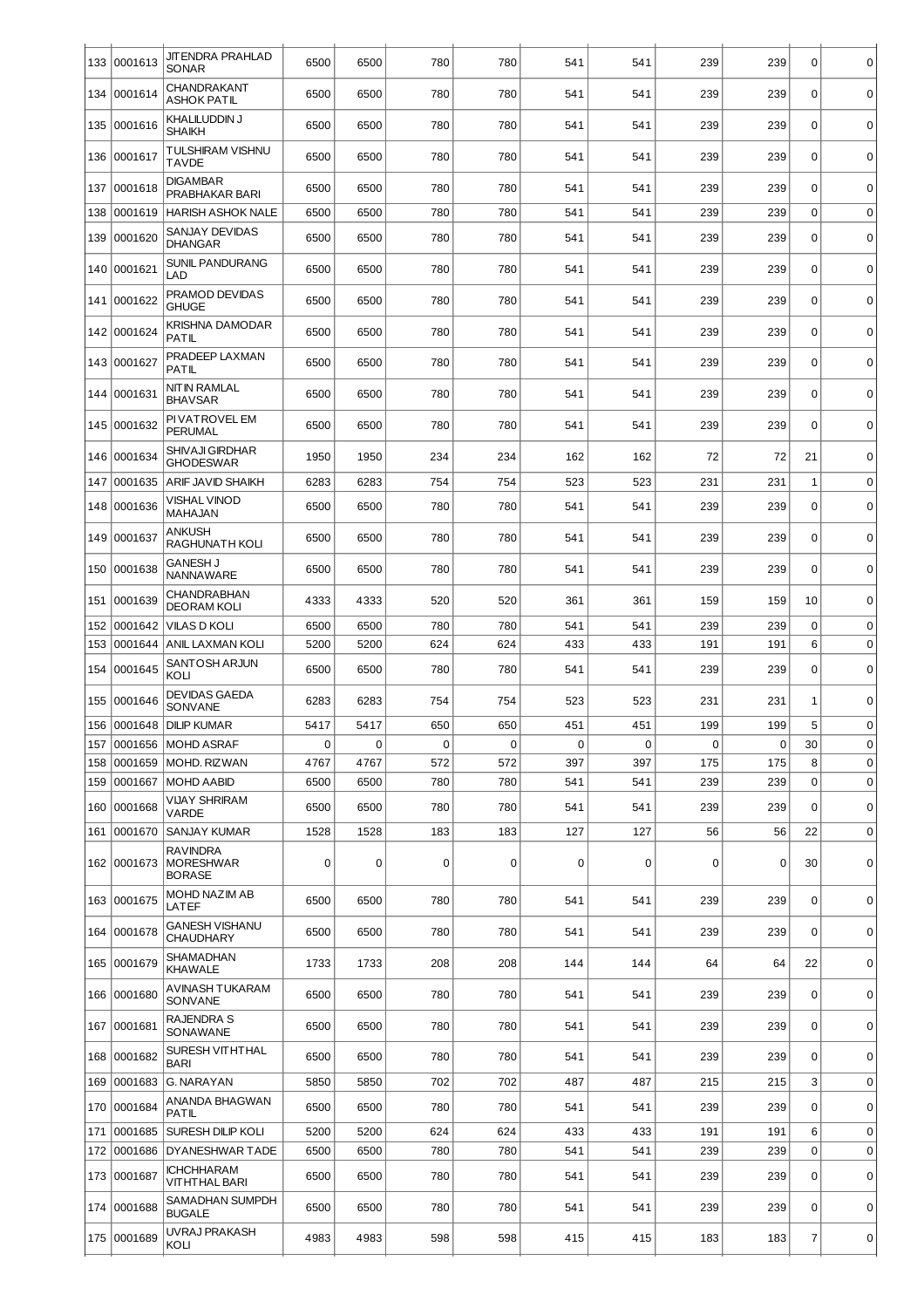|     |             | 176 0001690 RATILAL G SUKHADE                        | 6283        | 6283        | 754         | 754         | 523         | 523         | 231         | 231         | 1              | 0           |
|-----|-------------|------------------------------------------------------|-------------|-------------|-------------|-------------|-------------|-------------|-------------|-------------|----------------|-------------|
| 177 | 0001691     | <b>KAILAS BORSE</b>                                  | 6500        | 6500        | 780         | 780         | 541         | 541         | 239         | 239         | $\Omega$       | $\mathbf 0$ |
| 178 | 0001692     | <b>MR.BADRINATH</b>                                  | 6500        | 6500        | 780         | 780         | 541         | 541         | 239         | 239         | $\mathbf 0$    | $\mathbf 0$ |
| 179 | 0001693     | BHIKA BADGUJAR                                       | 6500        | 6500        | 780         | 780         | 541         | 541         | 239         | 239         | $\mathbf 0$    | $\mathbf 0$ |
| 180 | 0001694     | <b>SACHIN LOKHANDE</b>                               | 6500        | 6500        | 780         | 780         | 541         | 541         | 239         | 239         | $\mathbf 0$    | $\mathbf 0$ |
| 181 | 0001695     | PRASHANT JOSHI                                       | 6500        | 6500        | 780         | 780         | 541         | 541         | 239         | 239         | $\mathbf 0$    | $\mathbf 0$ |
| 182 | 0001697     | RAVINDRA CHAVAN                                      | 6283        | 6283        | 754         | 754         | 523         | 523         | 231         | 231         | $\mathbf{1}$   | $\mathbf 0$ |
| 183 | 0001698     | GANESH GAUTAM<br><b>SURWADE</b>                      | 5200        | 5200        | 624         | 624         | 433         | 433         | 191         | 191         | 6              | 0           |
| 184 | 0001700     | MACHINDER<br>RAMCHANDRA KOLI                         | 6500        | 6500        | 780         | 780         | 541         | 541         | 239         | 239         | $\mathbf 0$    | $\mathbf 0$ |
| 185 | 0001701     | <b>VIJAY CHAUDHARI</b>                               | 6500        | 6500        | 780         | 780         | 541         | 541         | 239         | 239         | 0              | $\mathbf 0$ |
| 186 | 0001702     | SANTOSH THAKUR                                       | 6500        | 6500        | 780         | 780         | 541         | 541         | 239         | 239         | $\mathbf 0$    | $\mathbf 0$ |
| 187 | 0001703     | <b>KIRAN PATIL</b>                                   | 5850        | 5850        | 702         | 702         | 487         | 487         | 215         | 215         | 3              | $\mathbf 0$ |
| 188 | 0001704     | RAJU TOPPO                                           | 6067        | 6067        | 728         | 728         | 505         | 505         | 223         | 223         | $\overline{c}$ | $\mathbf 0$ |
| 189 | 0001705     | <b>DALBIR SINGH</b>                                  | 6283        | 6283        | 754         | 754         | 523         | 523         | 231         | 231         | $\mathbf{1}$   | $\mathbf 0$ |
| 190 | 0001706     | RAMKRISHNA<br>SHRIRAM CHAUDH                         | 6500        | 6500        | 780         | 780         | 541         | 541         | 239         | 239         | $\mathbf 0$    | 0           |
| 191 | 0001707     | <b>ANIL BABURAV</b><br><b>CHAUDHARI</b>              | 6500        | 6500        | 780         | 780         | 541         | 541         | 239         | 239         | $\Omega$       | $\mathbf 0$ |
| 192 | 0001710     | PRAYAG KAPOTA                                        | 6500        | 6500        | 780         | 780         | 541         | 541         | 239         | 239         | $\mathbf 0$    | $\mathbf 0$ |
| 193 | 0001712     | <b>PRAKASH</b>                                       | 0           | $\mathbf 0$ | $\Omega$    | 0           | $\Omega$    | $\mathbf 0$ | $\Omega$    | $\Omega$    | 30             | $\mathbf 0$ |
| 194 | 0001715     | DHARMENDER<br><b>KUMAR</b>                           | 5349        | 5349        | 642         | 642         | 446         | 446         | 196         | 196         | $\overline{2}$ | $\Omega$    |
| 195 | 0001716     | <b>GANGADHAR GOPE</b>                                | 0           | $\mathbf 0$ | 0           | 0           | $\mathbf 0$ | $\mathbf 0$ | $\mathbf 0$ | $\mathbf 0$ | 30             | $\mathbf 0$ |
| 196 | 0001719     | JAY TANAKU<br>CHAUDHARI                              | 6500        | 6500        | 780         | 780         | 541         | 541         | 239         | 239         | $\Omega$       | 0           |
| 197 | 0001722     | <b>RAVINDER PAL SINGH</b>                            | 4550        | 4550        | 546         | 546         | 379         | 379         | 167         | 167         | 9              | $\mathbf 0$ |
| 198 | 0001724     | <b>BABLU KACHCHHAP</b>                               | 5349        | 5349        | 642         | 642         | 446         | 446         | 196         | 196         | $\overline{c}$ | $\mathbf 0$ |
| 199 | 0001725     | <b>KAILASH DAS</b>                                   | 5349        | 5349        | 642         | 642         | 446         | 446         | 196         | 196         | $\overline{c}$ | $\mathbf 0$ |
| 200 | 0001728     | <b>K RAMU</b>                                        | 5850        | 5850        | 702         | 702         | 487         | 487         | 215         | 215         | 3              | $\mathbf 0$ |
| 201 | 0001734     | ARJUN LAXMAN KOLI                                    | 4767        | 4767        | 572         | 572         | 397         | 397         | 175         | 175         | 8              | $\mathbf 0$ |
| 202 | 0001737     | <b>MD TANVEER ALAM</b>                               | 4585        | 4585        | 550         | 550         | 382         | 382         | 168         | 168         | 6              | 0           |
| 203 | 0001740     | <b>RAVINDRA</b><br><b>PRALHADRAO</b><br><b>KATKA</b> | 6067        | 6067        | 728         | 728         | 505         | 505         | 223         | 223         | $\overline{2}$ | 0           |
| 204 | 0001741     | <b>ARUN SINGH</b>                                    | 0           | $\mathbf 0$ | $\mathbf 0$ | $\mathbf 0$ | $\mathbf 0$ | $\mathbf 0$ | $\mathbf 0$ | $\mathbf 0$ | 30             | $\mathbf 0$ |
| 205 | 0001743     | VILAS UTTAM<br>JADHAV                                | 6500        | 6500        | 780         | 780         | 541         | 541         | 239         | 239         | $\mathbf 0$    | 0           |
|     | 206 0001744 | <b>ANIL KUMAR</b><br><b>PASWAN</b>                   | 5200        | 5200        | 624         | 624         | 433         | 433         | 191         | 191         | 6              | $\Omega$    |
| 207 |             | 0001748   MOHD NASIRUDDIN                            | $\mathbf 0$ | $\mathbf 0$ | 0           | 0           | 0           | $\mathbf 0$ | $\mathbf 0$ | $\mathbf 0$ | 30             | $\mathbf 0$ |
| 208 | 0001750     | SHRIKANT SAH                                         | 5200        | 5200        | 624         | 624         | 433         | 433         | 191         | 191         | 6              | $\mathbf 0$ |
| 209 | 0001751     | SARWAN KUMAR<br><b>PASWAN</b>                        | 4776        | 4776        | 573         | 573         | 398         | 398         | 175         | 175         | 5              | 0           |
|     | 210 0001753 | HEMANT RAMESH<br>TAMBAT                              | 6500        | 6500        | 780         | 780         | 541         | 541         | 239         | 239         | $\Omega$       | $\mathbf 0$ |
| 211 | 0001754     | <b>RAJESH KUMAR</b>                                  | 0           | $\mathbf 0$ | $\mathbf 0$ | 0           | 0           | $\mathbf 0$ | $\mathbf 0$ | 0           | 30             | $\mathbf 0$ |
| 212 | 0001756     | <b>SHANKAR SINGH</b>                                 | 5349        | 5349        | 642         | 642         | 446         | 446         | 196         | 196         | $\overline{2}$ | $\mathbf 0$ |
|     | 213 0001757 | <b>BORNARE GIRISH</b><br>DATTATRAY                   | 6500        | 6500        | 780         | 780         | 541         | 541         | 239         | 239         | $\mathbf 0$    | $\mathbf 0$ |
|     | 214 0001758 | PRADEEP PRAKASH<br>PATIL                             | $\mathbf 0$ | $\mathbf 0$ | 0           | 0           | 0           | $\mathbf 0$ | 0           | 0           | 30             | $\mathbf 0$ |
| 215 | 0001759     | <b>DEVENDRA</b>                                      | 5540        | 5540        | 665         | 665         | 461         | 461         | 204         | 204         | 1              | $\mathbf 0$ |
| 216 | 0001760     | <b>DINKAR KUMAR SEN</b>                              | 5633        | 5633        | 676         | 676         | 469         | 469         | 207         | 207         | $\overline{4}$ | $\mathbf 0$ |
| 217 | 0001761     | <b>SHAMBHU SINGH</b>                                 | 5633        | 5633        | 676         | 676         | 469         | 469         | 207         | 207         | $\overline{4}$ | $\mathbf 0$ |
| 218 | 0001762     | <b>ANIL</b>                                          | 5633        | 5633        | 676         | 676         | 469         | 469         | 207         | 207         | $\overline{4}$ | $\mathbf 0$ |
| 219 | 0001763     | <b>ASHOK PASWAN</b>                                  | 5633        | 5633        | 676         | 676         | 469         | 469         | 207         | 207         | $\overline{4}$ | $\mathbf 0$ |
| 220 | 0001764     | <b>CHANDGI RAM</b>                                   | 5633        | 5633        | 676         | 676         | 469         | 469         | 207         | 207         | $\overline{4}$ | $\mathbf 0$ |
| 221 | 0001765     | <b>CHHOTU KUMAR</b>                                  | 6067        | 6067        | 728         | 728         | 505         | 505         | 223         | 223         | $\overline{c}$ | $\mathbf 0$ |
| 222 | 0001767     | <b>KANHAIYA KUMAR</b>                                | 5158        | 5158        | 619         | 619         | 430         | 430         | 189         | 189         | 3              | 0           |
| 223 | 0001768     | <b>KAPIL</b>                                         | 5633        | 5633        | 676         | 676         | 469         | 469         | 207         | 207         | 4              | 0           |
| 224 | 0001769     | <b>MAHESH CHAND</b>                                  | 6067        | 6067        | 728         | 728         | 505         | 505         | 223         | 223         | $\overline{c}$ | 0           |
| 225 | 0001770     | MD SALAHDDIN<br>ANSARI                               | 5158        | 5158        | 619         | 619         | 430         | 430         | 189         | 189         | 3              | $\mathbf 0$ |
| 226 | 0001771     | NARAYAN                                              | 5349        | 5349        | 642         | 642         | 446         | 446         | 196         | 196         | $\overline{c}$ | $\mathbf 0$ |
| 227 | 0001772     | <b>PAPPU KUMAR</b>                                   | 5540        | 5540        | 665         | 665         | 461         | 461         | 204         | 204         | $1\,$          | $\mathbf 0$ |
| 228 | 0001773     | <b>RAMESH KUMAR</b>                                  | 5633        | 5633        | 676         | 676         | 469         | 469         | 207         | 207         | $\overline{4}$ | $\mathbf 0$ |
| 229 | 0001774     | SATYA NARAIN<br>SINGH                                | 5633        | 5633        | 676         | 676         | 469         | 469         | 207         | 207         | 4              | 0           |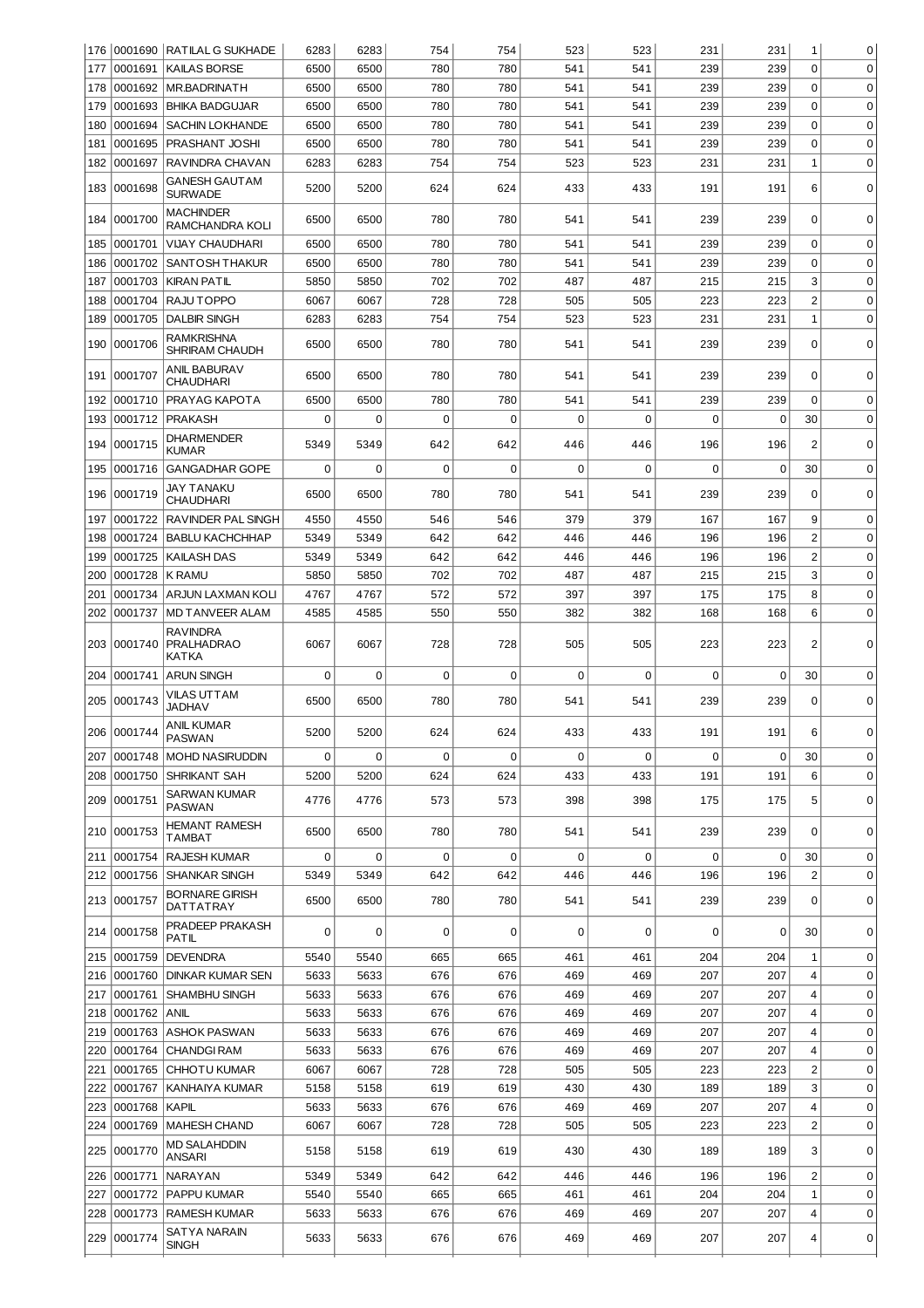| 230        |                    | 10001775 SHIV KUMAR                 | 5158                    | 5158          | 619      | 619        | 430           | 430        | 189        | 189        | 3              | 0           |
|------------|--------------------|-------------------------------------|-------------------------|---------------|----------|------------|---------------|------------|------------|------------|----------------|-------------|
| 231        | 0001776            | <b>SURESH KUMAR</b>                 | 6500                    | 6500          | 780      | 780        | 541           | 541        | 239        | 239        | $\Omega$       | $\mathbf 0$ |
| 232        | 0001777            | <b>SURESH KUMAR</b>                 | 5158                    | 5158          | 619      | 619        | 430           | 430        | 189        | 189        | 3              | 0           |
| 233        | 0001778            | MOOL CHAND                          | 5158                    | 5158          | 619      | 619        | 430           | 430        | 189        | 189        | 3              | $\mathbf 0$ |
| 234        | 0001779            | <b>KAILASH SINGH</b>                | 5633                    | 5633          | 676      | 676        | 469           | 469        | 207        | 207        | 4              | $\mathbf 0$ |
| 235        | 0001780            | <b>RAMAN KUMAR</b>                  | 5158                    | 5158          | 619      | 619        | 430           | 430        | 189        | 189        | 3              | $\mathbf 0$ |
| 236        | 0001781            | <b>UDAY KUMAR SINGH</b>             | 5633                    | 5633          | 676      | 676        | 469           | 469        | 207        | 207        | $\overline{4}$ | $\mathbf 0$ |
| 237        | 0001782            | VIRENDER KUMAR<br>PAL               | $\Omega$                | $\Omega$      | 0        | 0          | $\mathbf 0$   | 0          | 0          | 0          | 30             | 0           |
| 238        | 0001783            | YOGESH KUMAR                        | 5633                    | 5633          | 676      | 676        | 469           | 469        | 207        | 207        | 4              | 0           |
| 239        | 0001784            | <b>HIRA</b>                         | 6283                    | 6283          | 754      | 754        | 523           | 523        | 231        | 231        | $1\,$          | 0           |
| 240        | 0001785            | <b>ANANDI SINGH</b>                 | 6500                    | 6500          | 780      | 780        | 541           | 541        | 239        | 239        | 0              | 0           |
| 241        | 0001786            | <b>OM PARKASH</b>                   | 5158                    | 5158          | 619      | 619        | 430           | 430        | 189        | 189        | 3              | 0           |
| 242        | 0001787            | <b>BHERO</b>                        | 5158                    | 5158          | 619      | 619        | 430           | 430        | 189        | 189        | 3              | 0           |
| 243        | 0001788            | <b>RAJPAL</b>                       | 5633                    | 5633          | 676      | 676        | 469           | 469        | 207        | 207        | 4              | 0           |
| 244        | 0001789            | <b>LAXMAN SINGH</b>                 | 5158                    | 5158          | 619      | 619        | 430           | 430        | 189        | 189        | 3              | 0           |
| 245        | 0001790            | NARAYAN SINGH                       | 6067                    | 6067          | 728      | 728        | 505           | 505        | 223        | 223        | $\overline{c}$ | 0           |
| 246        | 0001791            | KANHAIYA KUMAR                      | 5633                    | 5633          | 676      | 676        | 469           | 469        | 207        | 207        | 4              | 0           |
| 247        | 0001792            | <b>BHOLA KHAN</b>                   | 0                       | 0             | 0        | 0          | 0             | 0          | 0          | 0          | 30             | 0           |
| 248        | 0001793            | PAWAN KUMAR                         | 5540                    | 5540          | 665      | 665        | 461           | 461        | 204        | 204        | $\mathbf{1}$   | 0           |
| 249        | 0001794            | <b>DEEPAK KUMAR</b>                 | 5633                    | 5633          | 676      | 676        | 469           | 469        | 207        | 207        | 4              | 0           |
| 250        | 0001795            | PAWAN KUMAR                         | 5633                    | 5633          | 676      | 676        | 469           | 469        | 207        | 207        | 4              | 0           |
| 251        | 0001796            | <b>SUDHIR</b>                       | 5158                    | 5158          | 619      | 619        | 430           | 430        | 189        | 189        | 3              | 0           |
| 252        | 0001797            | <b>ABDUL RASHID</b>                 | 6500                    | 6500          | 780      | 780        | 541           | 541        | 239        | 239        | 0              | 0           |
| 253        | 0001798            | <b>ARJUN PARSAD</b>                 | 5633                    | 5633          | 676      | 676        | 469           | 469        | 207        | 207        | 4              | 0           |
| 254        | 0001799            | <b>UMESH MANJHI</b>                 | 5633                    | 5633          | 676      | 676        | 469           | 469        | 207        | 207        | 4              | 0           |
| 255        | 0001800            | YOGENDER KUMAR<br><b>SINGH</b>      | 6500                    | 6500          | 780      | 780        | 541           | 541        | 239        | 239        | 0              | $\Omega$    |
| 256        | 0001801            | <b>MUKESH SINGH</b>                 | 6067                    | 6067          | 728      | 728        | 505           | 505        | 223        | 223        | $\overline{c}$ | 0           |
| 257        | 0001802            | SANJAY YADAV                        | 5158                    | 5158          | 619      | 619        | 430           | 430        | 189        | 189        | 3              | 0           |
| 258        | 0001803            | <b>BABLU</b>                        | 5158                    | 5158          | 619      | 619        | 430           | 430        | 189        | 189        | 3              | 0           |
| 259        | 0001804            | <b>YOGENDER</b>                     | 5158                    | 5158          | 619      | 619        | 430           | 430        | 189        | 189        | 3              | 0           |
| 260        | 0001805            | <b>SHANKAR SINGH</b>                | 6067                    | 6067          | 728      | 728        | 505           | 505        | 223        | 223        | $\overline{c}$ | 0           |
| 261        | 0001806            | <b>DILIP SINGH</b>                  | 6283                    | 6283          | 754      | 754        | 523           | 523        | 231        | 231        | $1\,$          | 0           |
| 262        | 0001807            | <b>ASHOK KUMAR</b>                  | 5158                    | 5158          | 619      | 619        | 430           | 430        | 189        | 189        | 3              | 0           |
| 263        | 0001808            | <b>GOVIND</b>                       | 5633                    | 5633          | 676      | 676        | 469           | 469        | 207        | 207        | $\overline{4}$ | 0           |
| 264        | 0001809            | <b>SENTU MANDAL</b>                 | 0                       | $\mathbf 0$   | 0        | 0          | $\mathbf 0$   | 0          | 0          | 0          | 30             | $\mathbf 0$ |
| 265        | 0001810   ANIL     |                                     | 5633                    | 5633          | 676      | 676        | 469           | 469        | 207        | 207        | 4              | $\mathbf 0$ |
| 266        |                    | 0001811   BIJENDER                  | 5158                    | 5158          | 619      | 619        | 430           | 430        | 189        | 189        | 3              | 0           |
| 267        | 0001812            | PARDEEP KUMAR                       | 6067                    | 6067          | 728      | 728        | 505           | 505        | 223        | 223        | $\overline{c}$ | $\mathbf 0$ |
| 268        |                    | 0001813   GAUTAM KUMAR              | 5633                    | 5633          | 676      | 676        | 469           | 469        | 207        | 207        | $\overline{4}$ | $\mathbf 0$ |
| 269        | 0001814            | <b>VINOD</b>                        | 5349                    | 5349          | 642      | 642        | 446           | 446        | 196        | 196        | $\overline{c}$ | $\mathbf 0$ |
| 270        | 0001816            | OM PRAKASH<br><b>PADARIA</b>        | 5158                    | 5158          | 619      | 619        | 430           | 430        | 189        | 189        | 3              | 0           |
|            | 271 0001817        | <b>CHANDRASHEKHAR</b>               | 5540                    | 5540          | 665      | 665        | 461           | 461        | 204        | 204        | 1              | $\mathbf 0$ |
|            |                    | <b>KU. SEN</b>                      |                         |               |          |            |               |            |            |            | 0              |             |
| 272        | 0001818            | <b>ANGAD YADAV</b><br><b>RAMBIR</b> | 6500                    | 6500          | 780      | 780        | 541           | 541        | 239        | 239        |                | $\mathbf 0$ |
| 273        | 0001819            |                                     | 5349                    | 5349          | 642      | 642        | 446           | 446        | 196        | 196        | 2              | 0           |
| 274        | 0001821            | <b>RAJESH</b>                       | 5158<br>5158            | 5158<br>5158  | 619      | 619<br>619 | 430<br>430    | 430<br>430 | 189<br>189 | 189<br>189 | 3<br>3         | 0<br>0      |
| 275<br>276 | 0001822<br>0001823 | SATENDRA SINGH                      | $\mathbf 0$             | 0             | 619<br>0 | 0          | 0             | 0          | 0          | 0          | 30             | 0           |
| 277        | 0001824            | SUSHIL KANT JHA<br><b>JASWANT</b>   | 5158                    | 5158          | 619      | 619        | 430           | 430        | 189        | 189        | 3              | $\mathbf 0$ |
|            |                    |                                     |                         |               |          |            |               |            |            |            |                |             |
| 278        | 0001825<br>0001826 | RAMESH THAKUR<br>PAPPU KUMAR RAI    | $\mathbf 0$<br>$\Omega$ | 0<br>$\Omega$ | 0<br>0   | 0<br>0     | 0<br>$\Omega$ | 0<br>0     | 0<br>0     | 0<br>0     | 30<br>30       | 0<br>0      |
| 279        |                    |                                     |                         |               |          |            |               |            |            |            |                |             |
| 280        | 0001827            | PINTU SINGH                         | 6067                    | 6067          | 728      | 728        | 505           | 505        | 223        | 223        | 2              | 0           |
| 281        | 0001828            | RADHEY SHYAM                        | 5540                    | 5540          | 665      | 665        | 461           | 461        | 204        | 204        | 1              | 0           |
| 282        | 0001829            | SARWAN KUMAR                        | 5349                    | 5349          | 642      | 642        | 446           | 446        | 196        | 196        | 2              | 0           |
| 283        | 0001830            | <b>RAM KUMAR</b>                    | 5850                    | 5850          | 702      | 702        | 487           | 487        | 215        | 215        | 3              | 0           |
| 284        | 0001831            | PANCHU MANDAL                       | 5158                    | 5158          | 619      | 619        | 430           | 430        | 189        | 189        | 3              | $\mathbf 0$ |
| 285        | 0001832            | <b>GUDDU SINGH</b>                  | 5633                    | 5633          | 676      | 676        | 469           | 469        | 207        | 207        | $\overline{4}$ | 0           |
| 286        | 0001833            | KAILASH SHARMA                      | 5158                    | 5158          | 619      | 619        | 430           | 430        | 189        | 189        | 3              | 0           |
| 287        | 0001834            | <b>RAJAN KUMAR</b>                  | 5158                    | 5158          | 619      | 619        | 430           | 430        | 189        | 189        | 3              | $\mathbf 0$ |
| 288        | 0001835            | <b>KIRPAL SINGH</b>                 | 6067                    | 6067          | 728      | 728        | 505           | 505        | 223        | 223        | $\overline{c}$ | $\mathbf 0$ |
| 289        | 0001836            | <b>BALMAKUND</b>                    | 5850                    | 5850          | 702      | 702        | 487           | 487        | 215        | 215        | 3              | $\mathbf 0$ |
| 290        | 0001837            | <b>RAM SINGH</b>                    | 5349                    | 5349          | 642      | 642        | 446           | 446        | 196        | 196        | $\overline{c}$ | $\mathbf 0$ |
| 291        | 0001838            | VIJAY PRAKASH<br>PATIL              | 6500                    | 6500          | 780      | 780        | 541           | 541        | 239        | 239        | 0              | 0           |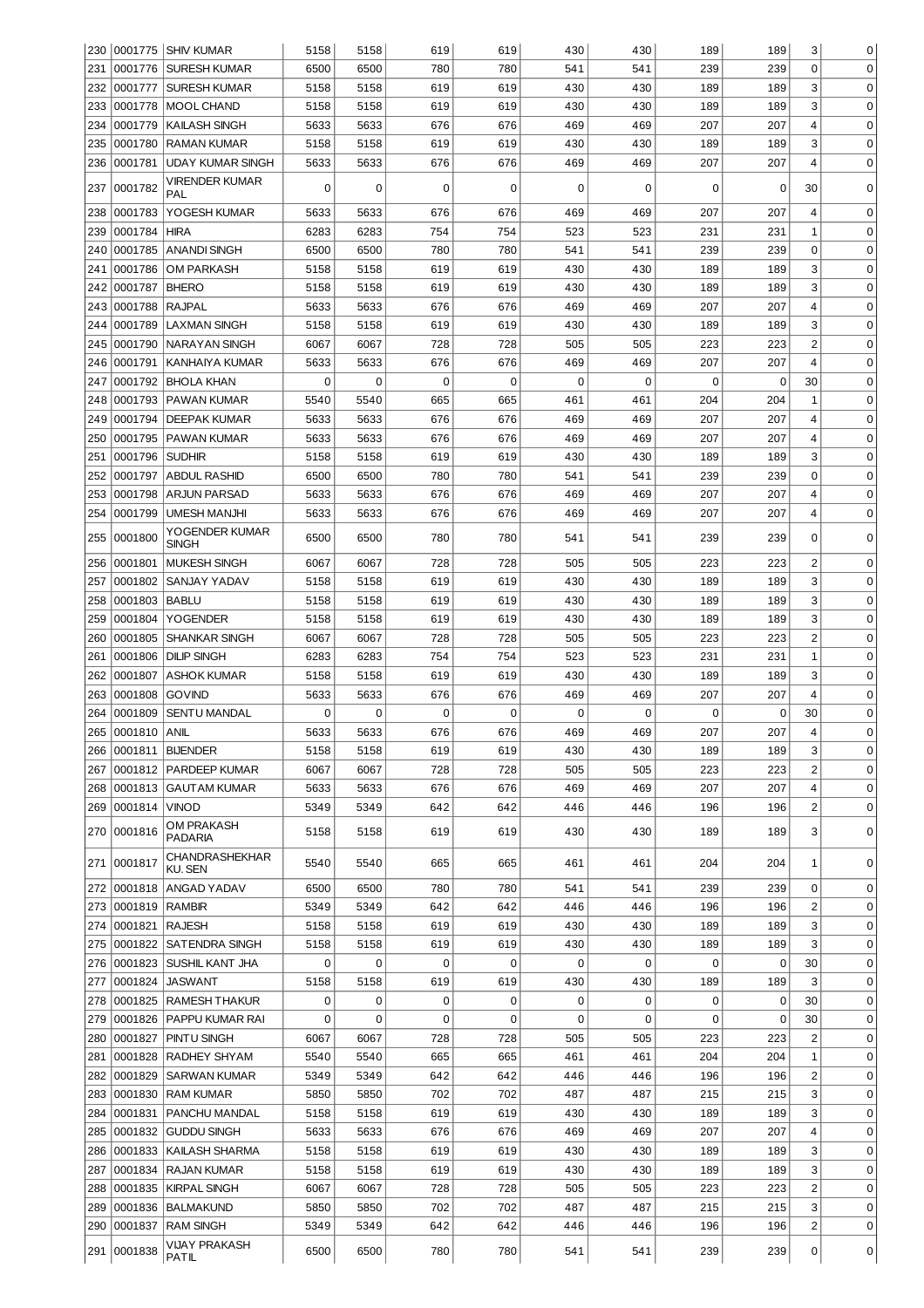| 292 | 0001839       | <b>BHUPENDER</b>                    | 5349     | 5349        | 642         | 642         | 446         | 446         | 196         | 196         | $\overline{c}$ | 0            |
|-----|---------------|-------------------------------------|----------|-------------|-------------|-------------|-------------|-------------|-------------|-------------|----------------|--------------|
|     | 293 0001841   | VIJAY TIU                           | 4967     | 4967        | 596         | 596         | 414         | 414         | 182         | 182         | 4              | 0            |
| 294 | 0001842       | <b>SITARAM SINGH</b>                | 6283     | 6283        | 754         | 754         | 523         | 523         | 231         | 231         | 1              | $\mathbf 0$  |
| 295 | 0001843       | <b>REMENDRA</b>                     | 6283     | 6283        | 754         | 754         | 523         | 523         | 231         | 231         | $\mathbf 1$    | 0            |
| 296 | 0001844       | <b>GOPAL SONU MALI</b>              | 6500     | 6500        | 780         | 780         | 541         | 541         | 239         | 239         | 0              | $\mathbf 0$  |
| 297 | 0001845       | SHASHANK SHEKHAR                    | 5158     | 5158        | 619         | 619         | 430         | 430         | 189         | 189         | 3              | $\mathbf 0$  |
| 298 | 0001846       | JITENDRA PRASAD<br>GUPTA            | 5158     | 5158        | 619         | 619         | 430         | 430         | 189         | 189         | 3              | 0            |
| 299 | 0001847       | <b>SHYAM SUNDER</b>                 | 5633     | 5633        | 676         | 676         | 469         | 469         | 207         | 207         | 4              | $\mathbf 0$  |
| 300 | 0001848       | <b>MANOJ SINGH</b>                  | 5540     | 5540        | 665         | 665         | 461         | 461         | 204         | 204         | $\mathbf 1$    | $\mathbf 0$  |
| 301 | 0001849       | PAWAN MANDAL                        | 0        | 0           | 0           | 0           | 0           | 0           | 0           | $\mathbf 0$ | 30             | 0            |
| 302 | 0001850       | <b>BHAGWAN GAJBHIYE</b>             | 6500     | 6500        | 780         | 780         | 541         | 541         | 239         | 239         | $\mathbf 0$    | $\mathbf 0$  |
| 303 | 0001851       | SHAIKH MUKHTAR<br>SHAIKH KAD        | 6500     | 6500        | 780         | 780         | 541         | 541         | 239         | 239         | $\Omega$       | 0            |
| 304 | 0001852       | <b>ANIL MANDAL</b>                  | 0        | $\mathbf 0$ | $\mathbf 0$ | $\mathbf 0$ | $\mathbf 0$ | $\mathbf 0$ | $\mathbf 0$ | $\mathbf 0$ | 30             | $\mathbf 0$  |
| 305 | 0001853       | <b>BIRENDRA MANDAL</b>              | 5349     | 5349        | 642         | 642         | 446         | 446         | 196         | 196         | 2              | $\mathbf 0$  |
| 306 | 0001854       | <b>MANOJ</b>                        | 0        | 0           | $\mathbf 0$ | $\mathbf 0$ | 0           | 0           | 0           | 0           | 30             | $\mathbf 0$  |
| 307 | 0001855       | LAL CHAND                           | 5633     | 5633        | 676         | 676         | 469         | 469         | 207         | 207         | 4              | $\mathbf 0$  |
| 308 | 0001856       | <b>DEVENDER KUMAR</b>               | 5349     | 5349        | 642         | 642         | 446         | 446         | 196         | 196         | $\overline{2}$ | $\mathbf 0$  |
| 309 | 0001857       | YOGESH EKNATH<br>KOLI               | 2383     | 2383        | 286         | 286         | 199         | 199         | 87          | 87          | 19             | 0            |
|     | 310 0001858   | <b>SURESH</b>                       | 0        | 0           | 0           | $\mathbf 0$ | $\mathbf 0$ | 0           | 0           | 0           | 30             | $\mathbf 0$  |
| 311 | 0001859       | <b>SUKRA KHALKO</b>                 | 5158     | 5158        | 619         | 619         | 430         | 430         | 189         | 189         | 3              | $\mathbf 0$  |
|     | 312 0001860   | SAROJ KUMAR<br>YADAV                | $\Omega$ | 0           | 0           | 0           | 0           | 0           | 0           | $\mathbf 0$ | 30             | 0            |
|     | 313 0001861   | GAJANAN<br>SHANTARAM PATIL          | 6500     | 6500        | 780         | 780         | 541         | 541         | 239         | 239         | $\mathbf 0$    | 0            |
| 314 | 0001862       | KHAN ARSHAD<br>AFZAL                | 6500     | 6500        | 780         | 780         | 541         | 541         | 239         | 239         | 0              | 0            |
|     | 315 0001863   | SANDEEP SUBHASH<br>CHAUDHARI        | 5417     | 5417        | 650         | 650         | 451         | 451         | 199         | 199         | 5              | 0            |
|     | 316 0001865   | <b>BIRSA BANDO</b>                  | 0        | 0           | 0           | 0           | 0           | 0           | 0           | $\mathbf 0$ | 30             | 0            |
| 317 | 0001866       | <b>RATAN ROY</b>                    | 6067     | 6067        | 728         | 728         | 505         | 505         | 223         | 223         | $\overline{c}$ | 0            |
|     | 318   0001867 | SALMAN KHAN<br>MUKHTAR KHAN         | 6283     | 6283        | 754         | 754         | 523         | 523         | 231         | 231         | 1              | 0            |
|     | 319 0001868   | SHARAD HIMMAT<br>PATIL              | 6500     | 6500        | 780         | 780         | 541         | 541         | 239         | 239         | 0              | 0            |
|     | 320 0001869   | GAIKWAD JAGDISH<br><b>MANOHAR</b>   | 6067     | 6067        | 728         | 728         | 505         | 505         | 223         | 223         | $\overline{c}$ | 0            |
|     | 321 0001870   | SHANKAR NAYAK                       | 5349     | 5349        | 642         | 642         | 446         | 446         | 196         | 196         | $\overline{2}$ | <sup>0</sup> |
|     |               | 322   0001871   CHHOTU TIGGA        | 5540     | 5540        | 665         | 665         | 461         | 461         | 204         | 204         | $\,1\,$        | 0            |
| 323 | 0001872       | <b>AMIT KALINDI</b>                 | 5540     | 5540        | 665         | 665         | 461         | 461         | 204         | 204         | $\mathbf{1}$   | 0            |
| 324 | 0001873       | SUNIL GOPE                          | 5349     | 5349        | 642         | 642         | 446         | 446         | 196         | 196         | $\overline{2}$ | 0            |
|     | 325 0001874   | RAVI PASWAN                         | 6500     | 6500        | 780         | 780         | 541         | 541         | 239         | 239         | $\mathbf 0$    | 0            |
|     | 326 0001875   | <b>SHAIKH SHABBIR</b><br>SHAUKAT HU | 4550     | 4550        | 546         | 546         | 379         | 379         | 167         | 167         | 0              | 0            |
|     | 327 0001876   | MUSTAFA IQBAL<br>KHAN               | 3900     | 3900        | 468         | 468         | 325         | 325         | 143         | 143         | 0              | 0            |
|     | 328 0001877   | <b>MADHAB ROY</b>                   | 3033     | 3033        | 364         | 364         | 253         | 253         | 111         | 111         | 0              | 0            |
|     | 329 0001878   | YOGESH DAGADU<br><b>KUMBHAR</b>     | 2817     | 2817        | 338         | 338         | 235         | 235         | 103         | 103         | $\mathbf 0$    | 0            |
|     |               | GRAND TOTAL 1657464 1657464         |          |             | 198900      | 198900      | 138004      | 138004      | 60896       | 60896 1912  |                | 0            |
|     |               |                                     |          |             |             |             |             |             |             |             |                |              |

|                                    | $A/C 01$ EE + Refund of Advance $A/C 01$ ER $A/C 02$ A/C 10 $A/C 21$ A/C 22 TOTAL |  |                        |      |            |
|------------------------------------|-----------------------------------------------------------------------------------|--|------------------------|------|------------|
| <b>ITOTAL DUES AS PER ECR</b>      | 198900                                                                            |  | 60896   18232   138004 | 8287 | 166 424485 |
| <b>TOTAL AMOUNT BEING REMITTED</b> | 198900                                                                            |  | 60896   18232   138004 | 8287 | 166 424485 |

## **PART B-NEW MEMBERS' DETAILS**

| SI.<br>No. | Member<br>Ιd | Member Name                         | Father's/Spouse<br>Name | Relationship with the<br>Member | Date of<br><b>Birth</b> | Gender | Date of Joining<br>EPF | Date of Joining<br><b>EPS</b> |
|------------|--------------|-------------------------------------|-------------------------|---------------------------------|-------------------------|--------|------------------------|-------------------------------|
| 1          | 0001875      | <b>SHAIKH SHABBIR SHAUKAT</b><br>HU | <b>SHAUKAT HUSSIAN</b>  | Father                          | 27-12-<br>1980          | Male   | 10-04-2014             | 10-04-2014                    |
| l 2        | 0001876      | MUSTAFA IOBAL KHAN                  | <b>IOBAL</b>            | Father                          | $17 - 10 -$<br>1981     | Male   | 12-04-2014             | 12-04-2014                    |
| 13         | 0001877      | <b>IMADHAB ROY</b>                  | <b>BECHAN ROY</b>       | Father                          | $01-07-$<br>1985        | Male I | 14-04-2014             | 14-04-2014                    |
| 14         | 0001878      | YOGESH DAGADU<br><b>KUMBHAR</b>     | <b>DAGADU</b>           | Father                          | $23 - 05 -$<br>1991     | Male   | 18-04-2014             | 18-04-2014                    |